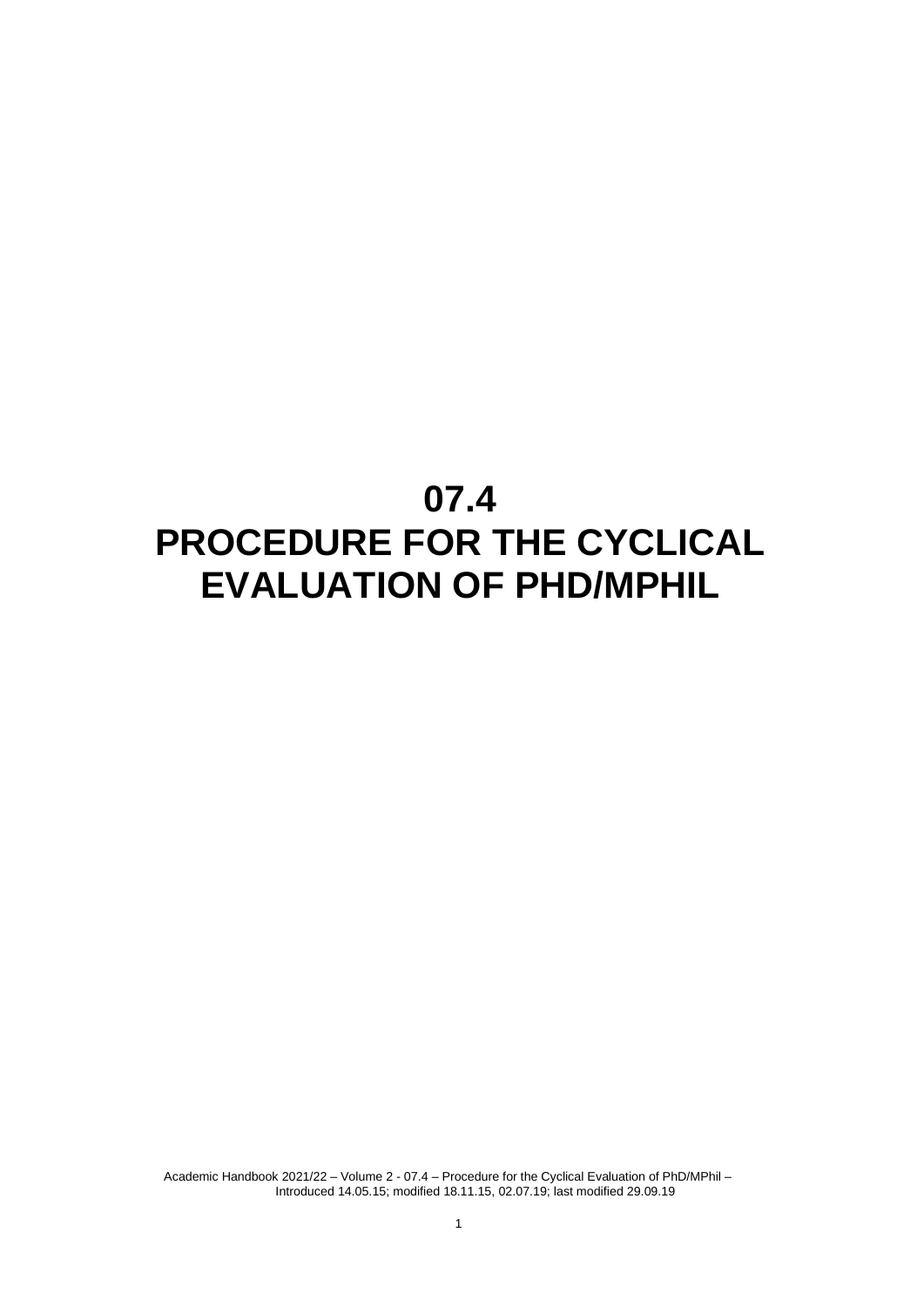# **CARDIFF METROPOLITAN UNIVERSITY**

# **PROCEDURE GOVERNING THE CYCLICAL EVALUATION OF PhD/MPhil RESEARCH DEGREES**

# **1 Introduction**

- 1.1 This section sets out the procedure for the evaluation of the research degrees of Doctor of Philosophy and Master of Philosophy by research (PhD/MPhil).
- 1.2 Evaluation will normally be conducted on a five-year cycle.
- 1.3 For the purposes of this procedure, the term 'School' encompasses the University's academic Schools, The National Centre for Product Design and Development Research and any collaborative partner which has been approved to deliver research degrees which lead to an award of the University. In such cases, in addition to this procedure, the University's procedures for the selection, approval, monitoring and review of the collaborating partner also apply and are benchmarked against the QAA Code of Practice Advice and Guidance: Partnerships: [https://www.qaa.ac.uk/en/quality-code/advice-and-](https://www.qaa.ac.uk/en/quality-code/advice-and-guidance/partnerships)

[guidance/partnerships](https://www.qaa.ac.uk/en/quality-code/advice-and-guidance/partnerships)

1.4 A template for a Self-Evaluation Document comprises Appendix 1 and a series of Guidance Notes for Chair, Panellists, Submitting Team and Students comprises Appendix 2*.*

# **2 Authority**

- 2.1 Through its research degree awarding powers, the University has responsibility for the quality assurance of its research degree programmes.
- 2.2 The University includes its PhD/MPhil programmes along with the Professional Doctorate and Taught Doctorate programmes within its definition of research degree programmes.

# **3 Structure for PhD/MPhil**

- 3.1 The following rules apply regarding the conduct of the PhD/MPhil:
	- .1 Each School must have a sufficient number of suitably experienced academic members of staff who are qualified to supervise research degrees, at least half of whom must be qualified to act as Directors of Study;
	- .2 Each School must be able to provide its research students with the facilities set down in the University's Code of Practice for

Academic Handbook 2021/22 – Volume 2 - 07.4 – Procedure for the Cyclical Evaluation of PhD/MPhil – Introduced 14.05.15; modified 18.11.15, 02.07.19; last modified 29.09.19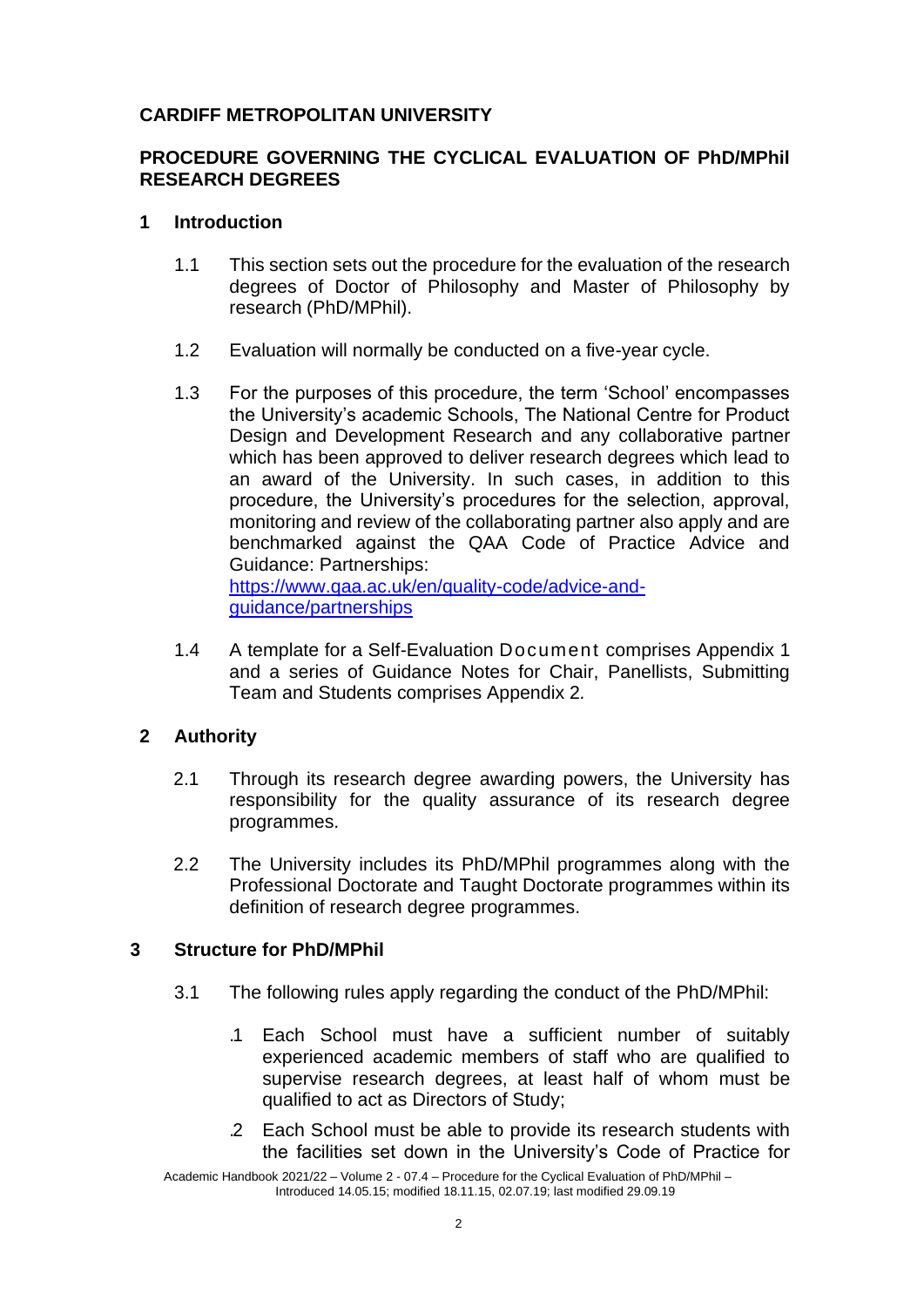Research Degrees (henceforth the University Code of Practice);

- .3 Each School will adhere to all the administrative processes set down in the University Code of Practice;
- .4 Each School will have a Director of Research who is responsible for overseeing the admission, supervision and administration of candidates including administration in relation to examination;
- .5 Each School will have a Research Degrees Committee subcommittee with terms of reference and membership as set-out in Volume 3 of the Academic Handbook.

# **4 Purpose of Evaluation, Regulatory Framework and External Benchmarks**

- 4.1 The evaluation, taking cognisance of any proposed incorporated modifications, will seek to ensure that:
	- a) standards have been maintained, that quality enhancement by virtue of taking action on issues raised has taken place, that appropriate up-dates have occurred and via the correct mechanisms;
	- b) the PhD/MPhil programmes are aligned to the University's Mission and attain appropriate levels of quality and standards;
	- c) due cognisance has been taken of QAA and other external benchmark statements as necessary;
	- d) the submission documentation is acceptable.
- 4.2 The regulatory framework shall be the University's PhD/MPhil Regulations (Section 11.1) available at:

[http://www.cardiffmet.ac.uk/registry/academichandbook/Pages/A](http://www.cardiffmet.ac.uk/registry/academichandbook/Pages/Ah1_11.aspx) [h1\\_11.aspx](http://www.cardiffmet.ac.uk/registry/academichandbook/Pages/Ah1_11.aspx)

Due regard will also to be paid to the University's Code of Practice for Research Degrees and the Research Studies Manual available at: [https://tsr.cardiffmet.ac.uk/units/RES/Pages/Code-of-](https://tsr.cardiffmet.ac.uk/units/RES/Pages/Code-of-Practice.aspx) [Practice.aspx](https://tsr.cardiffmet.ac.uk/units/RES/Pages/Code-of-Practice.aspx)

4.3 The Panel will also take due account of external benchmarks which will include the expectation that:

Research degrees are awarded in a research environment that provides secure academic standards for doing research and learning about research approaches, methods, procedures and protocols. This environment offers students quality of opportunities and the support

Academic Handbook 2021/22 – Volume 2 - 07.4 – Procedure for the Cyclical Evaluation of PhD/MPhil – Introduced 14.05.15; modified 18.11.15, 02.07.19; last modified 29.09.19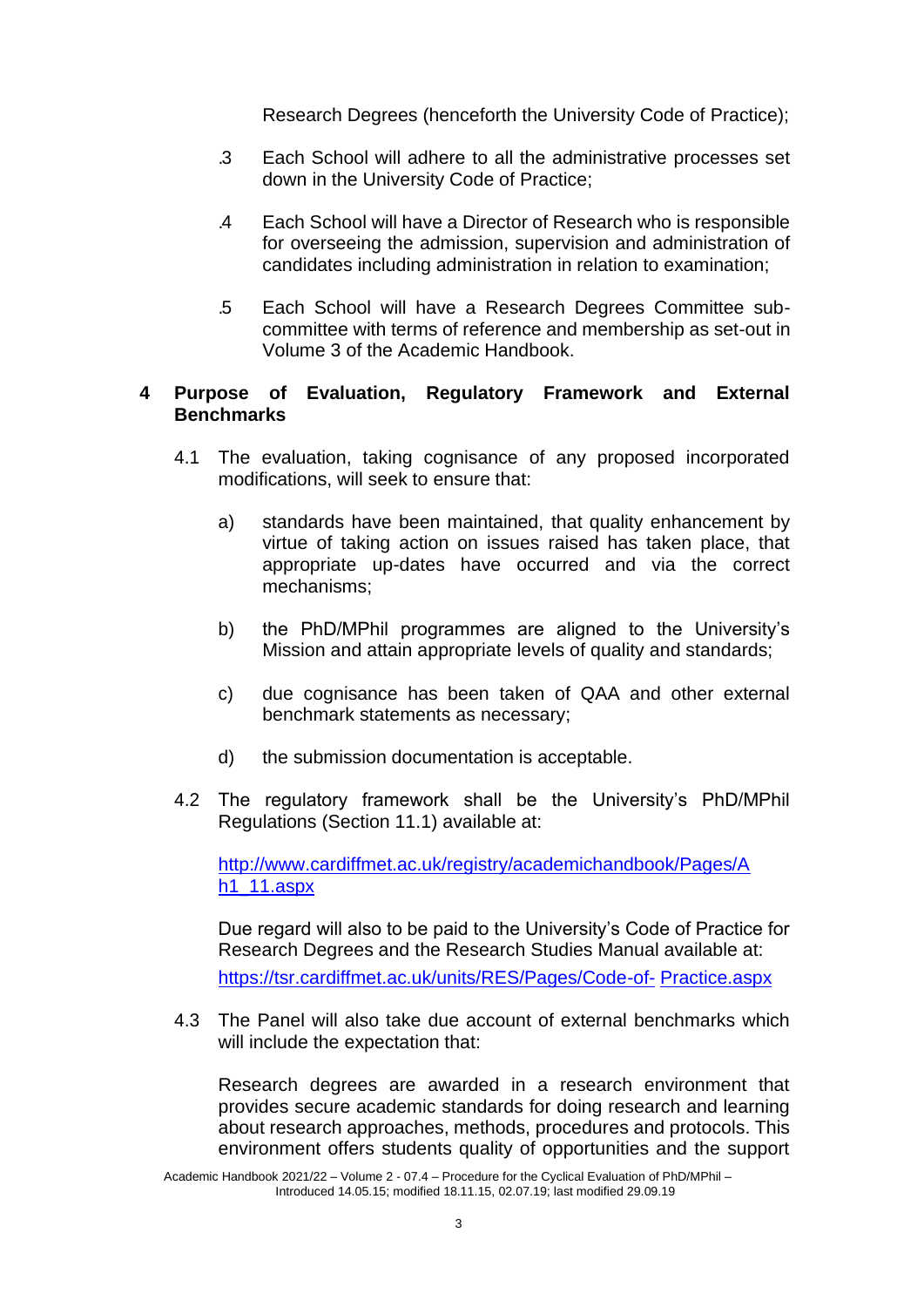they need to achieve successful academic, personal and professional outcomes from their research degrees.

The Panel will therefore take cognisance of the following:

QAA Advice and Guidance on Research Degrees: [https://www.qaa.ac.uk/en/quality-code/advice-and](https://www.qaa.ac.uk/en/quality-code/advice-and-guidance/research-degrees)[guidance/research-degrees](https://www.qaa.ac.uk/en/quality-code/advice-and-guidance/research-degrees)

The FHEQ qualification descriptor for a Doctoral degree

QAA doctoral degree characteristics and QAA master's degree characteristics, especially the general description of the characteristics relevant to research master's degrees.

4.4 The Panel may make recommendations about the University's regulatory framework identified in paragraph 4.2 if in its judgement the framework needs realignment with external benchmarks including those identified in paragraph 4.3.

# **5 Evaluating the Submission**

The Panel will wish to assure itself of the following:

- 5.1 That each School has in place effective arrangements to maintain appropriate academic standards and enhance the quality of the PhD/MPhil research degree programmes including monitoring these programmes against internal and external indicators that reflect the context in which they are being offered;
- 5.2 That each School will only accept research students into an environment that provides support for doing and learning about research and where excellent research, recognised by the relevant subject community, is occurring;
- 5.3 That each School has effective and adequate management and administration, adequate and well deployed human and physical resources and appropriate systems for quality assurance;
- 5.4 That each School's research activity is of an appropriate quality and standard to support research at Doctorate level. The following are examples of supporting evidence to be presented for evaluation:
	- .1 That its history of research activity, evidence of research "culture" and proposals for future developments (supported by statistics) is acceptable;
	- .2 That the detailed procedures currently in force for the registration, monitoring, supervision and assessment of doctoral

Academic Handbook 2021/22 – Volume 2 - 07.4 – Procedure for the Cyclical Evaluation of PhD/MPhil – Introduced 14.05.15; modified 18.11.15, 02.07.19; last modified 29.09.19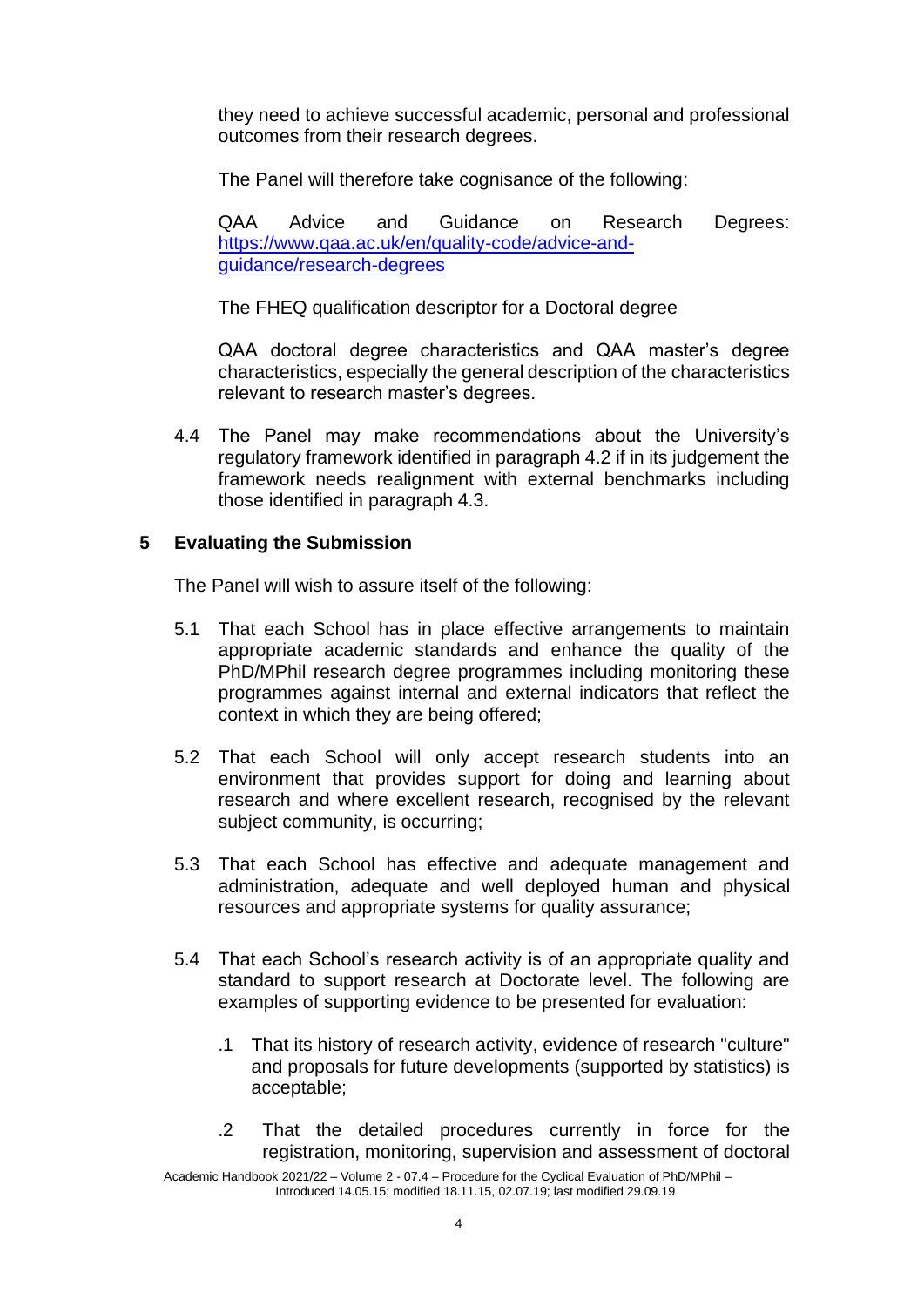students are acceptable.

These will include:

- a) admission and selection procedures that are clear, consistently applied and demonstrate equality of opportunity and that ensure that only appropriately qualified and prepared applicants are admitted after a decisionmaking process involving at least two members of staff trained in the selection and admission of research degree students;
- b) induction programme and student handbook that provide students with sufficient information to enable them to commence study with an understanding of the environment in which they will be working;
- c) defined arrangements for supervision, rights and responsibilities of supervisor and student and that these are clearly communicated;
- d) systematic and clear supervision arrangements including the appointment of supervisors with appropriate skills and subject knowledge to support and encourage research students, a supervisory team for each student including a main supervisor who is the clearly identified contact point, and that supervisors are afforded sufficient time to effectively discharge their responsibilities;
- e) probationary period and progression from the MPhil to the PhD;
- f) assessment criteria and procedures (in accordance with the relevant University regulations)
	- i) that assessment criteria define academic standards and the achievements of graduates and are clear and readily available to research students, staff and examiners;
	- ii) that assessment procedures are clear, rigorous, fair and consistent, include input from an external examiner, are carried out to a reasonable timescale and are communicated clearly to students, supervisors and examiners;
- .3 that the systems in place to monitor, support and review student progress (including formal and explicit progress reviews at different stages) and to obtain student feedback are clearly

Academic Handbook 2021/22 – Volume 2 - 07.4 – Procedure for the Cyclical Evaluation of PhD/MPhil – Introduced 14.05.15; modified 18.11.15, 02.07.19; last modified 29.09.19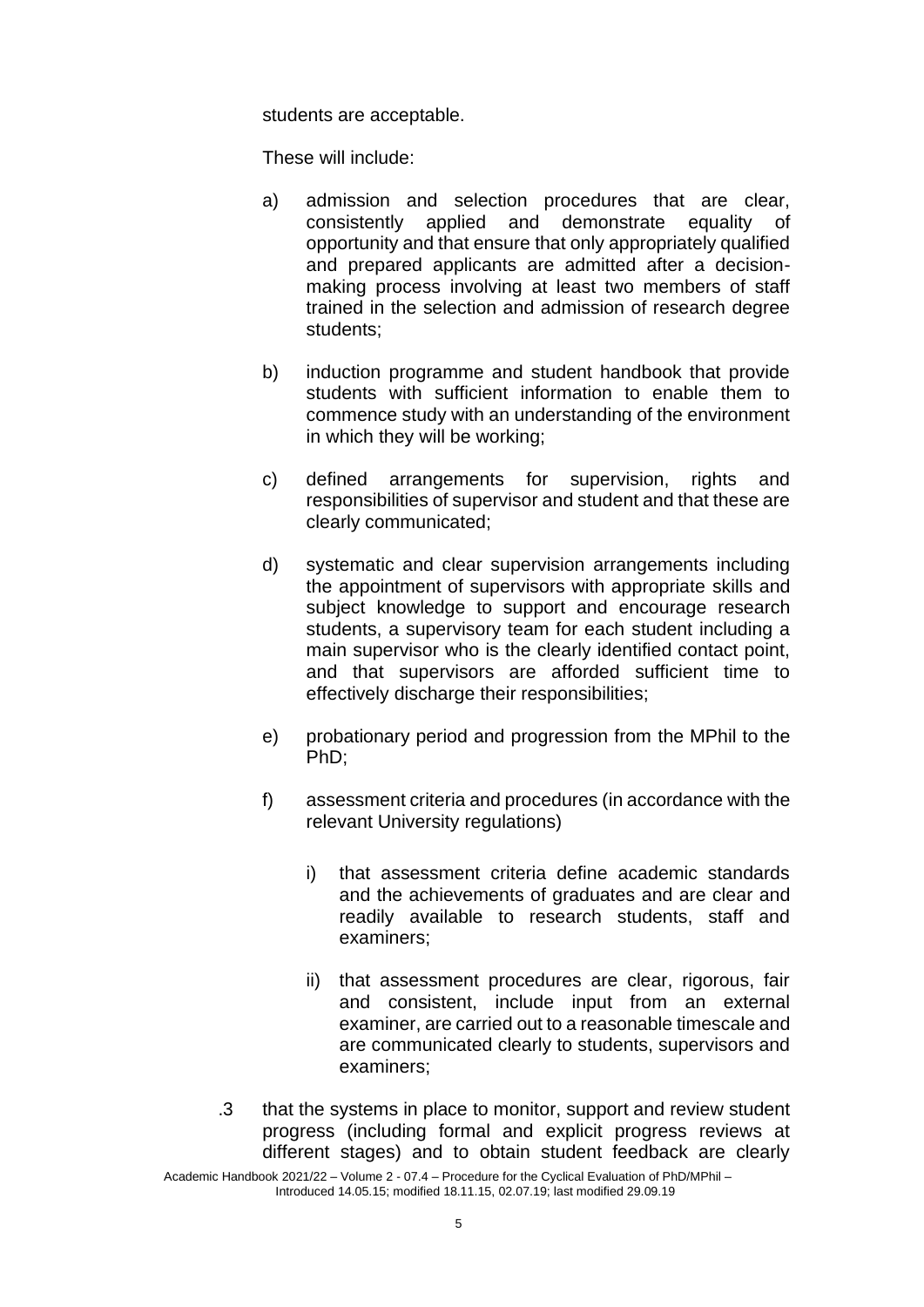defined and appropriate, and that such systems are made known to students and supervisors, including the need to maintain appropriate records of the outcomes of meetings and related activities;

- .4 that independent and formal procedures for dealing with complaints and appeals are in place and are promoted, and these are fair, clear, robust and consistently applied, and that acceptable grounds for complaints and appeals are clearly defined;
- .5 that appropriate student welfare/support services are in place;
- .6 that there are appropriate opportunities for research students to develop their research, personal and professional skills, such development needs identified at the start of the degree and regularly reviewed and updated thereafter;
- .7 that the academic staff who will supervise and manage the PhD/MPhil are sufficient in number and quality. Detailed information will be required in the following areas:
	- a) List of all staff (academic and administrative);
	- b) CVs of supervisors including experience of research supervision;
	- c) research degrees held by staff;
	- d) staff development policy and examples of current activities;
	- e) experience of staff in research supervision;
	- f) students currently registered or completed;
	- g) student withdrawals/failure to complete;
	- h) research degrees staff handbook.
- .8 that the resources available or proposed are adequate in extent and quality. Attention will focus on library, information technology and research facilities;
- .9 that a mechanism is in place to collect, review and respond appropriately to evaluations from those concerned with the PhD/MPhil, including individual research students and groups of research students and their representatives, such evaluations considered openly and constructively and the results appropriately communicated;

Academic Handbook 2021/22 – Volume 2 - 07.4 – Procedure for the Cyclical Evaluation of PhD/MPhil – Introduced 14.05.15; modified 18.11.15, 02.07.19; last modified 29.09.19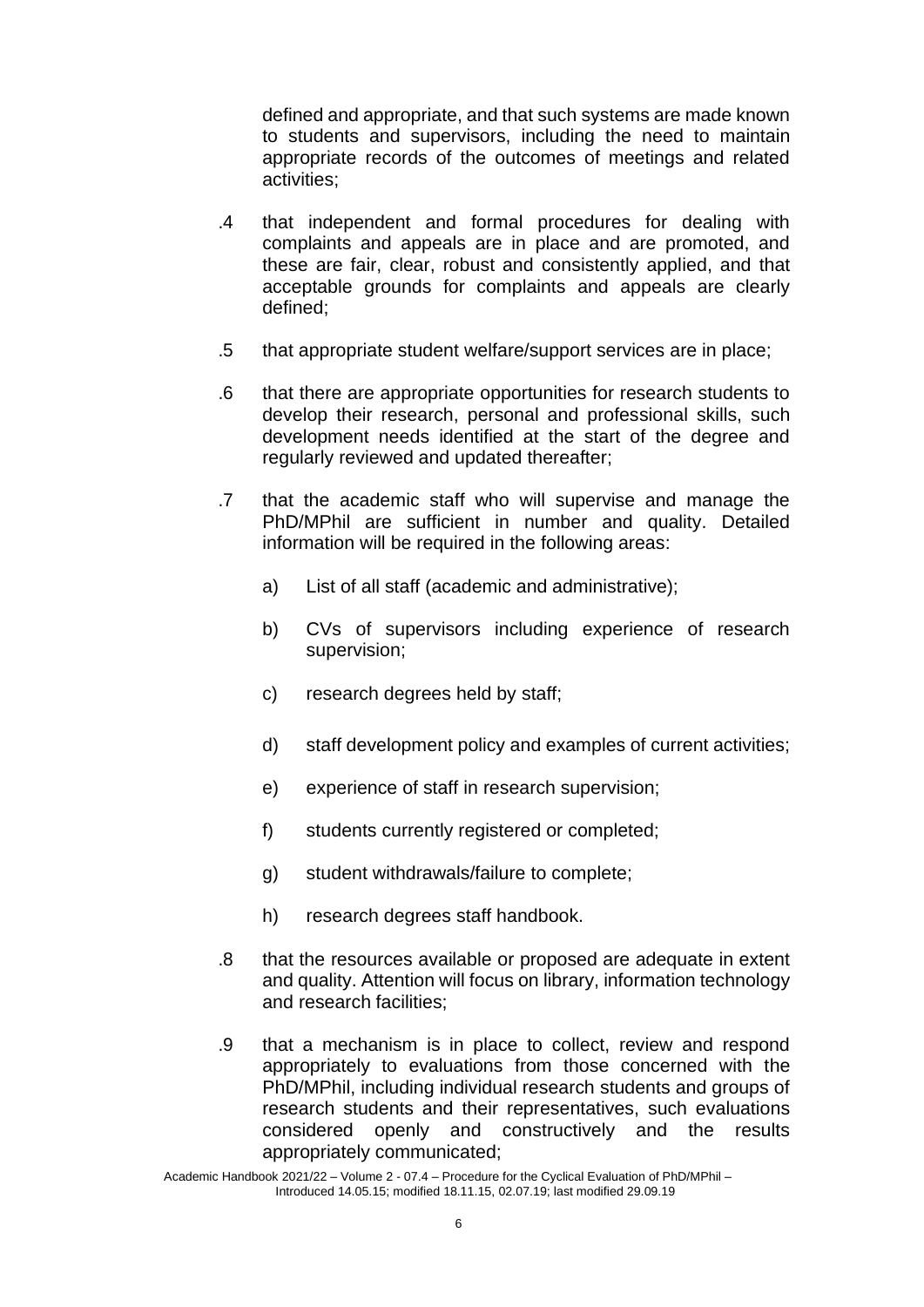- .10 that each of the Schools' Research Degrees Sub- Committees is operating in accordance its terms of reference as set out in the Academic Handbook;
- .11 that the University Research Degrees Committee is operating in accordance with its terms of reference and that those terms of reference remain appropriate.

# **6 Review Panel Membership**

- 6.1 A suitably qualified and experienced Evaluation Panel Chair will be appointed by the Director of Learning Enhancement. The remainder of the membership will normally comprise the Director of Learning Enhancement, two representatives from the University Professoriate, at least one suitably qualified and experienced external panellist appointed by the Director of Learning Enhancement and one representative of the University's Research & Enterprise Unit. Should there be a last minute resignation of an internal member who is not readily replaceable, it will be the Chair's decision (in consultation with the Quality Operations Manager and the Chair of the Academic Quality & Standards Committee) as to whether or not to proceed, but the Chair should try to do so if at all possible. However, the event will not normally proceed without external panellist presence. A student panellist (not studying on the PhD/MPhil) will be appointed by the Director of Learning Enhancement and will have experience of doctoral-level study.
- 6.2 The Chair will normally have experience as a panel member of validation/review event panels both within and outside the University.
- 6.3 Close association with the PhD/MPhil programme will be a bar to membership of the Panel.

# **7 Programme for the Evaluation Event**

- 7.1 The programme for the event will normally include:
	- a) an initial private meeting of the Panel to review the documentation provided and discuss issues to be explored; the Panel will identify issues it wishes to raise in regard to programme content, procedures, quality enhancement, standards, regulations, etc.
	- b) a meeting of the Panel with University and School staff responsible for the management and planning of the PhD/MPhil (the Management Team) to explore the location of the PhD/MPhil degrees within the University's portfolio and other contextual issues such as strategic plans, arrangements for managing and

Academic Handbook 2021/22 – Volume 2 - 07.4 – Procedure for the Cyclical Evaluation of PhD/MPhil – Introduced 14.05.15; modified 18.11.15, 02.07.19; last modified 29.09.19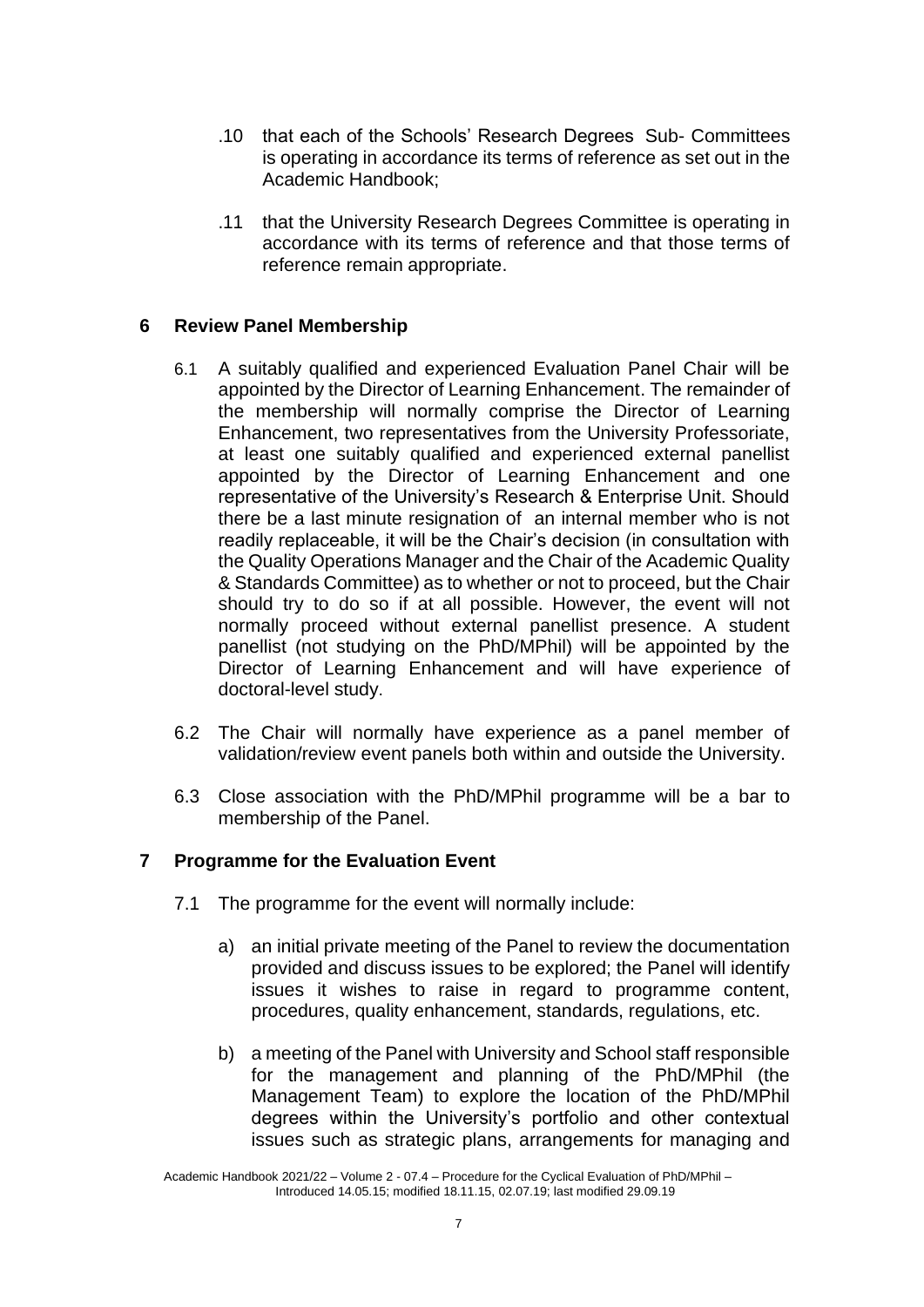regulating the academic quality and standards of research degrees; current and proposed development of research culture, environment and facilities; and issues relating to resourcing and any initiatives of provision which might affect the PhD/MPhil degree programmes;

- c) a meeting of the Panel with staff from each School responsible for the delivery of the PhD/MPhil programmes including the School Graduate Studies Co-coordinators, and representative supervisory teams (Directors of Studies and Second Supervisors) drawn from each School including representatives of any franchise partners so that the Panel can explore issues arising from the submission document including rationale, aims, structure, content and delivery; the registration, monitoring, supervision, assessment and support of students; staffing and research facilities;
- d) an inspection of relevant facilities, both general (e.g. library and IT) and those specific to the PhD/MPhil programmes;
- e) a meeting with current students and graduates;
- f) a further private meeting of the Panel to formulate conclusions;
- g) feedback by the Chair of the Panel to appropriate staff summarising the Panel's conclusions including any recommendations and commendations.
- 7.2 In considering its recommendations to the Academic Quality & Standards Committee the Panel shall take full cognisance of the perceived ability to deliver the PhD/MPhil degree programmes to at least threshold levels of quality - as adjudged from the staffing expertise and adequacy, the learning resource levels and the student support available – and to sustain academic standards equivalent to those achieved by the University's students qualifying for equivalent awards.
- 7.3 Recommendations may include those intended to address any realignment of University's regulatory framework (identified in paragraph 4.2) with external benchmarks (including those identified in paragraph 4.3).

# **8 Documentation for PhD/MPhil Evaluation Events**

#### **8.1 Overview**

.1 The submission document will enable the demonstration of what has been achieved and, if appropriate, what is proposed to be achieved. Concise, explicit documentation should enable the reader readily to understand the submission and identify relevant

Academic Handbook 2021/22 – Volume 2 - 07.4 – Procedure for the Cyclical Evaluation of PhD/MPhil – Introduced 14.05.15; modified 18.11.15, 02.07.19; last modified 29.09.19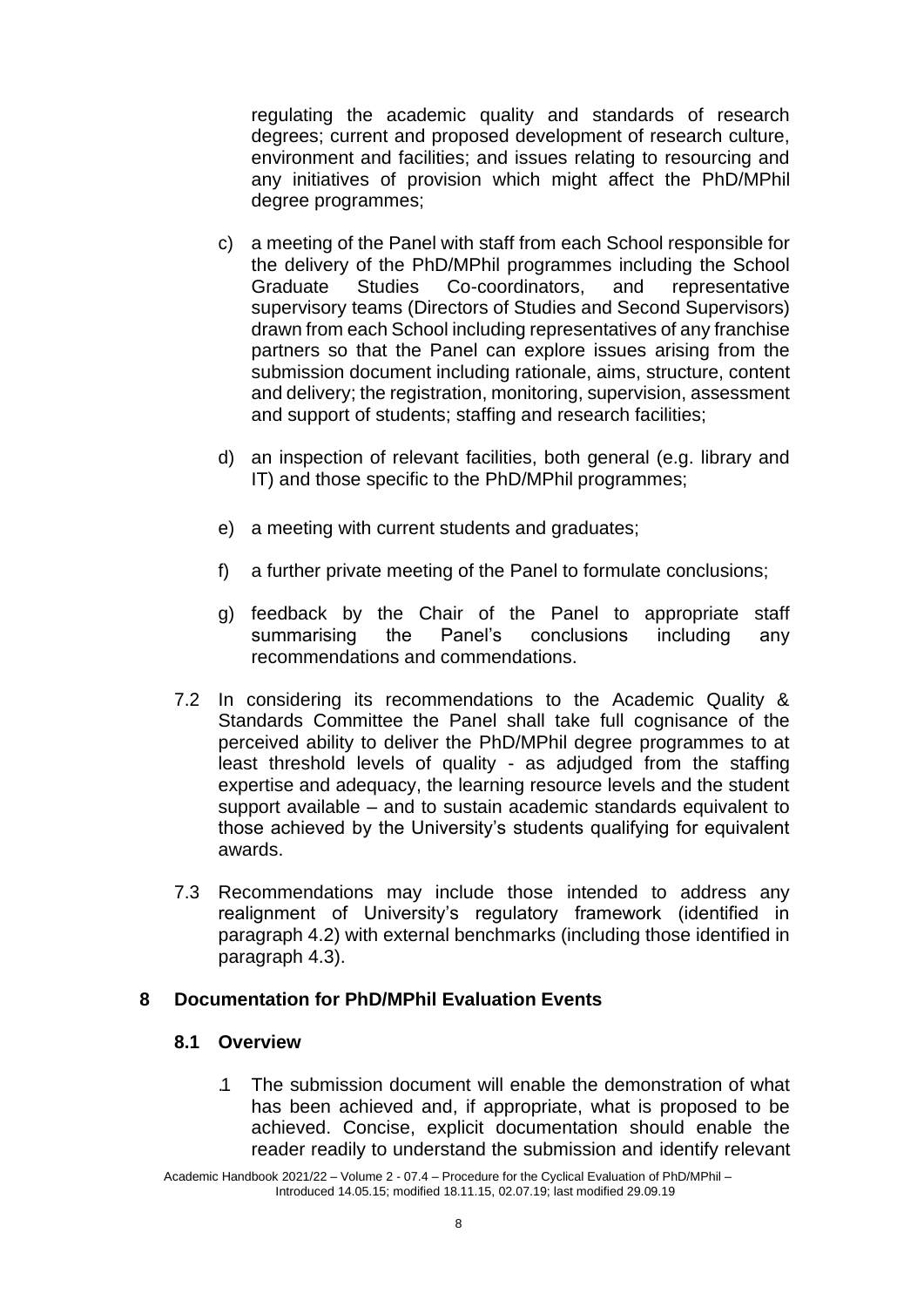issues. It is the responsibility of the submission coordinator and the submitting team to ensure that the submission documentation is compliant with University requirements and is appropriate in quality.

- .2 The quality of the documentation is an important element in a successful evaluation, as these documents will be the basis for critical discussion. To that end, the nature of the language used and the presentation adopted are important. The writing should be clear and precise, the language simple and jargon-free and excessive verbosity should be avoided. Diagrams and charts may be used with benefit.
- .3 The submission document should be organised in such a way as to make for ease of access, referencing and reading. The various areas encompassed should be differentiated either as subsections of a larger document or as separate documents. The overall product should be manageable and usable.
- .4 The submission coordinator and the submitting team are responsible for producing the submission documents. The Quality Enhancement Directorate must receive the documents for dispatch to the Panel at least 20 working days before the evaluation event; failure to do this will normally result in the cancellation of the evaluation event.
- .5 Before submitting the programme documentation to the Quality Enhancement Directorate, measures must be taken by the submission coordinator to ensure that:
	- a) the form, content and quality of the documentation complies with requirements;
	- b) there is ownership of the documentation by the Management Team and Schools which will defend it at review;
	- c) the resources needed to deliver the PhD/MPhil are and will continue to be available;
	- d) the design of the PhD/MPhil programmes complies with the relevant structural framework;
	- e) the PhD/MPhil programmes incorporate the University's statutory requirements in regard to assessment regulations, etc.;
	- f) the PhD/MPhil programmes, their delivery and management incorporate and are aligned with the requirements of any relevant external benchmark statements including QAA

Academic Handbook 2021/22 – Volume 2 - 07.4 – Procedure for the Cyclical Evaluation of PhD/MPhil – Introduced 14.05.15; modified 18.11.15, 02.07.19; last modified 29.09.19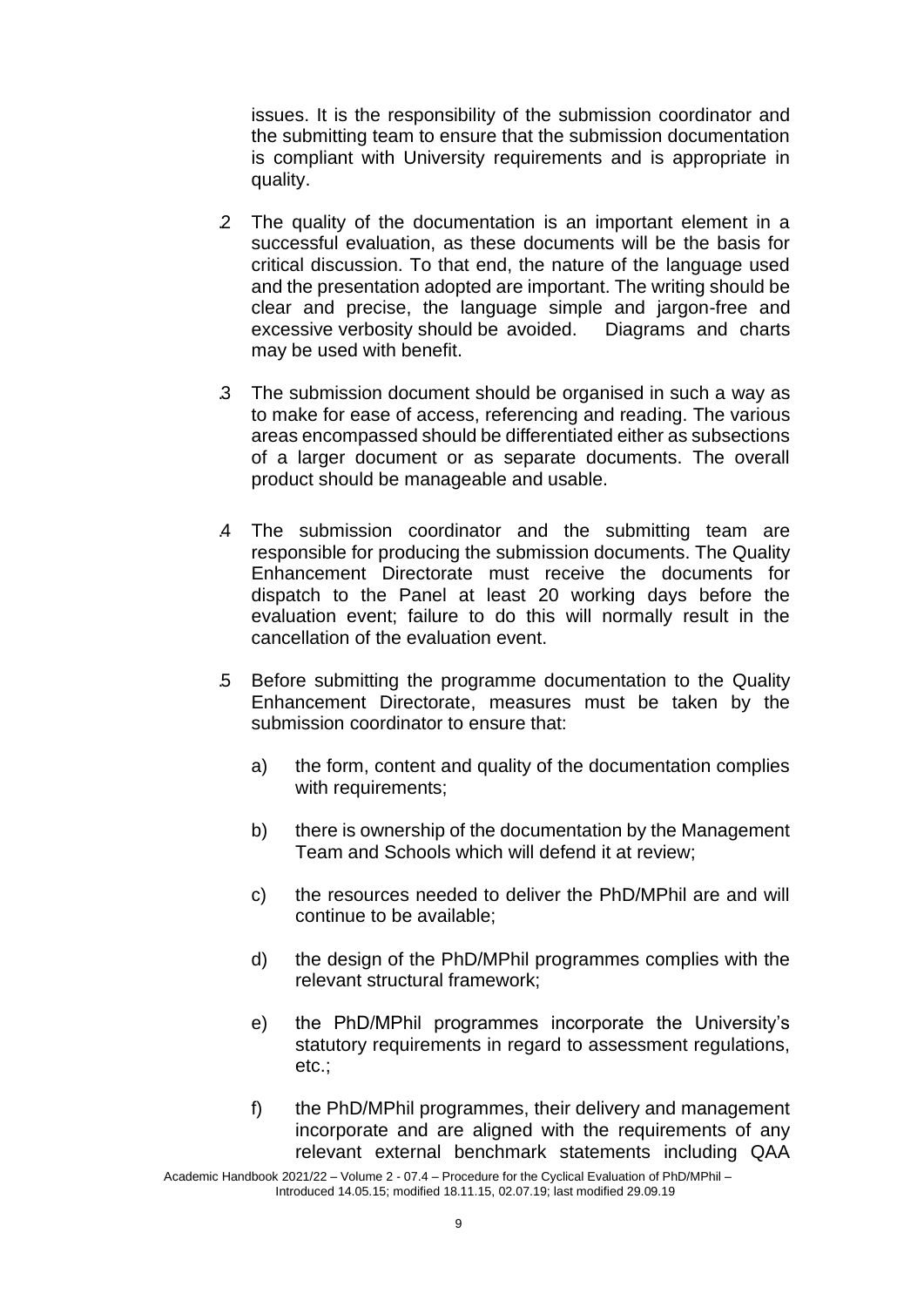Advice and Guidance relating to Research Degrees, the FHEQ Level-8 qualification descriptors (and FHEQ Level-7 qualification descriptors for the MPhil) and QAA doctoral degree characteristics (and QAA research master's degree characteristics for the MPhil) and the benchmarks of any relevant PSRBs;

- g) the programme incorporates the University's desired policy direction as outlined in the current Cardiff Metropolitan University Strategic Plan and strategies associated with learning, teaching, assessment and research;
- h) the pedagogic and resource implications of e-learning have been fully considered;
- i) the programmes endorse and demonstrate means for developing employability skills through their learning and teaching strategies;
- j) the programmes enable students to understand, learn and benefit from research based enquiry, particularly that which is relevant to their discipline; undertake such research; and acquire and apply research skills appropriate to their level and discipline.
- .6 On receiving the draft programme documentation normally eight weeks prior to the evaluation event, the Quality Enhancement Directorate and the Panel Chair will undertake an initial scrutiny of the draft submission to ascertain that the documentation is compliant with regulations (structural, regulatory, etc.) and where necessary will inform the submission coordinator and submitting team of issues arising.
- .7 In instances where the documentation is deemed to be unsatisfactory, the Chair of the Academic Quality & Standards Committee will require the event to be postponed or cancelled.

# **8.2 Information to be included in the Submission Documentation**

The following information should be included in the submission document:

- 1. a Self-Evaluation Document
- 2. the Programme Document, which should include:
	- a) a brief historical background to the programme with particular reference to itsdevelopment;

Academic Handbook 2021/22 – Volume 2 - 07.4 – Procedure for the Cyclical Evaluation of PhD/MPhil – Introduced 14.05.15; modified 18.11.15, 02.07.19; last modified 29.09.19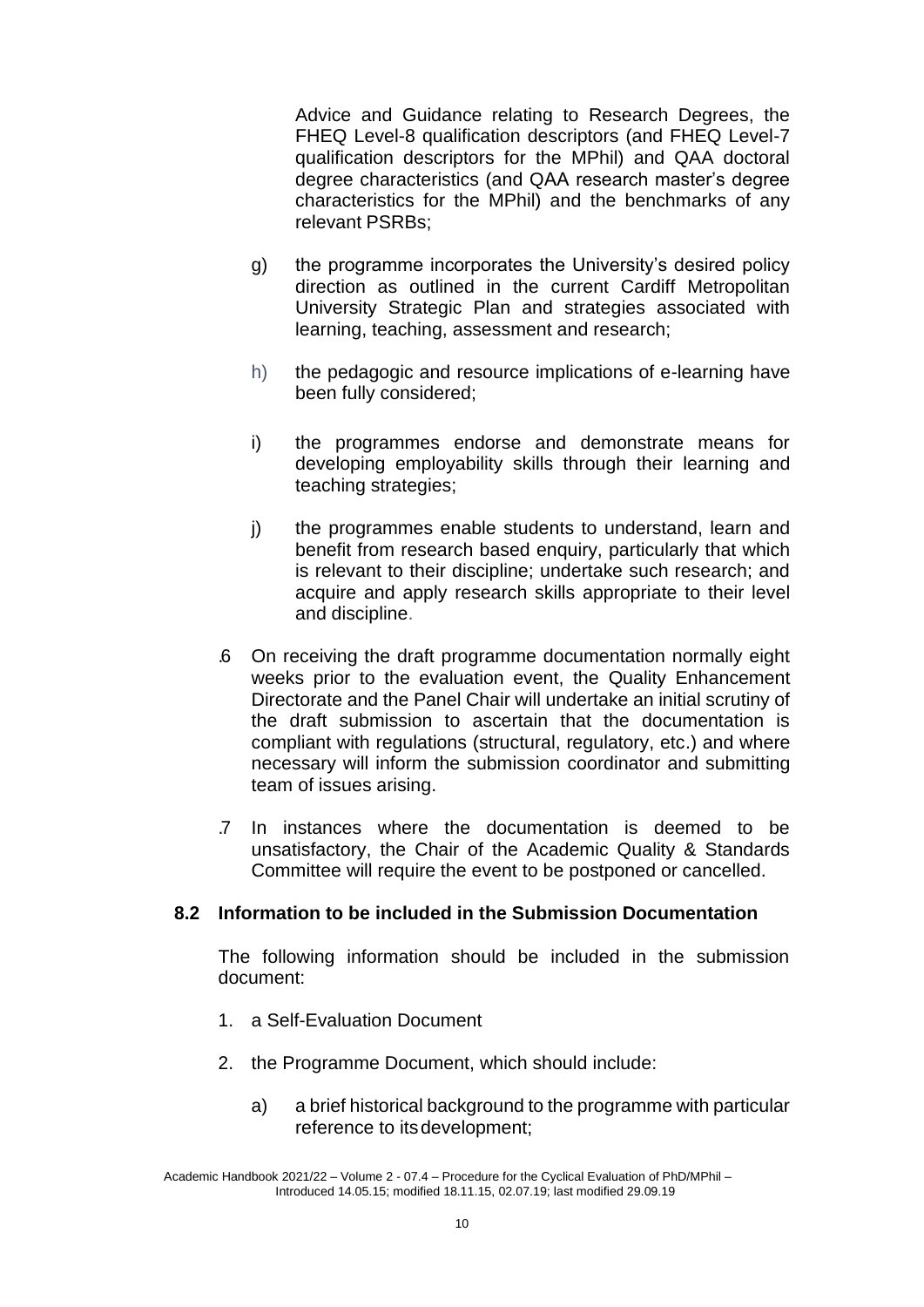- b) history of each School's research activity, evidence of its 'research culture' and proposals for future development;
- c) reference to any external and internal reports on the quality of existing provision, and a self-appraisal with regard to these;
- d) academic and management structure;
- e) technician and administrative support services;
- f) intake, admission requirements and selection procedure;
- g) induction programme;
- h) arrangements for supervision, rights and responsibilities of supervisor and student;
- i) probationary period and progression from MPhil;
- j) assessment criteria and procedures (in accordance with relevant University regulations);
- k) arrangements in place for University and School Research Degrees Committees;
- l) systems in place or proposed to monitor, support and review student progress and to obtain student feedback,
- m) services for student welfare and support;
- n) procedures for dealing with complaints and appeals;
- o) opportunities for students to develop research, personal and professional skills;
- p) The resources available, or proposed, in particular:
	- i) Library

Details of the current stock, including journals and electronic access, opening hours, annual budget, acquisition policy, lending rights at local and other Universities and Institutions;

ii) Information Technology

Information technology provision, budget and access;

Academic Handbook 2021/22 – Volume 2 - 07.4 – Procedure for the Cyclical Evaluation of PhD/MPhil – Introduced 14.05.15; modified 18.11.15, 02.07.19; last modified 29.09.19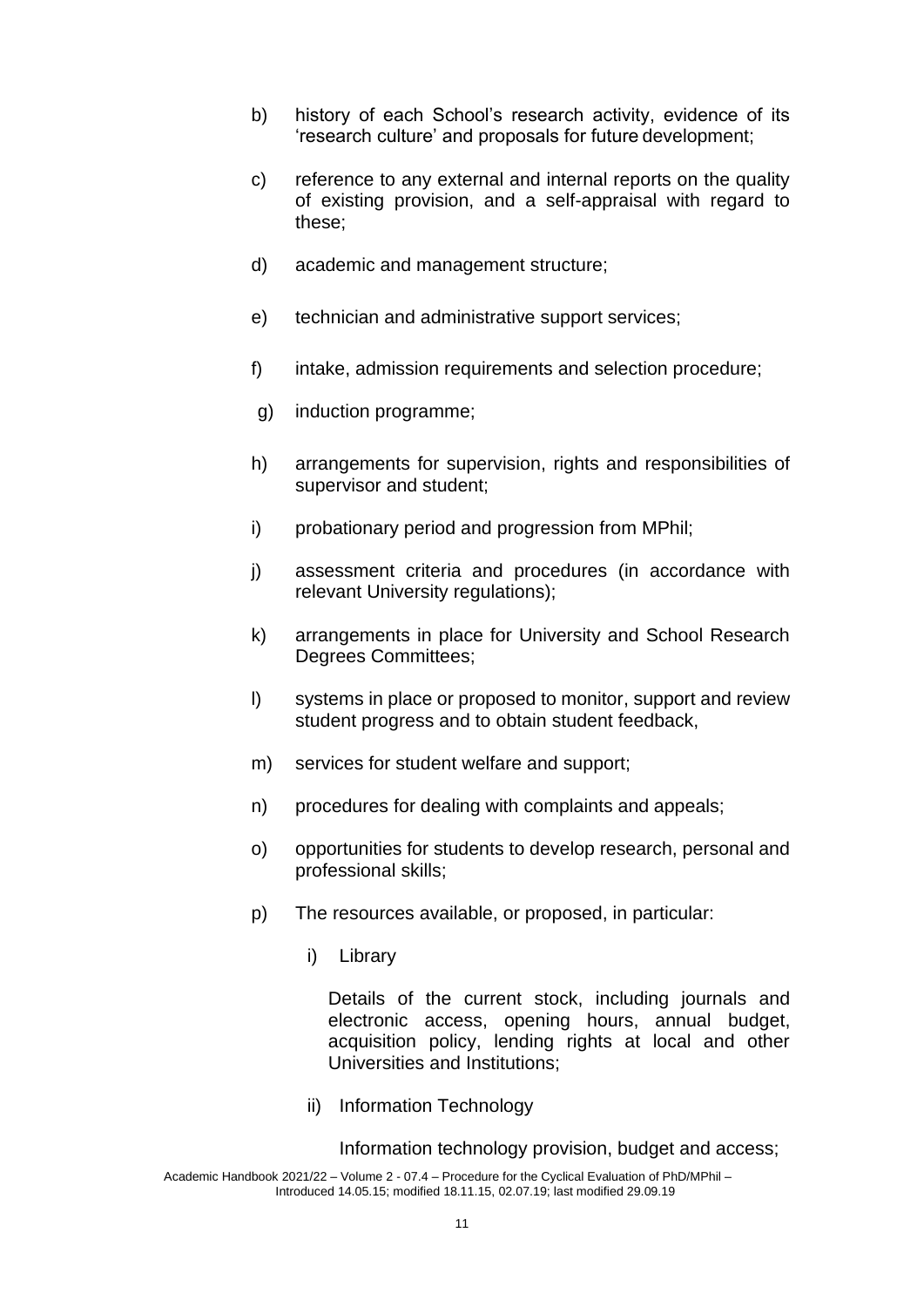iii) Research Facilities & Environment

Listing of accommodation available for research and study, tutorial and seminar facilities.

- q) Mechanism for collecting, reviewing and responding to evaluation
- 2. Detailed information on the academic staff who supervise and manage the PhD/MPhil including:
	- a) list of all staff (academic and administrative);
	- b) CVs of supervisors;
	- c) research degrees held by staff;
	- d) staff development policy and examples of current activities;
	- e) experience of staff in research supervision;
	- f) students currently registered or completed;
	- g) student withdrawals/failure to complete;
	- h) research degrees staff handbook;
	- i) induction programme and Student Programme Handbook;
- 3. annual graduate studies report for last two years
- 4. minutes of University and School Research Degrees Committees for the last two years
- 5. University Code of Practice for Research Degrees
- 6. Research Studies Manual;
- 7. Any other relevant documents/reports.

In addition to the above, a sample of Annual Student Reports and student work such as posters and theses should be made available to the Panel at the event itself.

#### **9 Formulation of Evaluation Panel Recommendations**

Academic Handbook 2021/22 – Volume 2 - 07.4 – Procedure for the Cyclical Evaluation of PhD/MPhil – Introduced 14.05.15; modified 18.11.15, 02.07.19; last modified 29.09.19 9.1 The Panel will make recommendations to the Academic Quality and Standards Committee and these may include matters at the programme